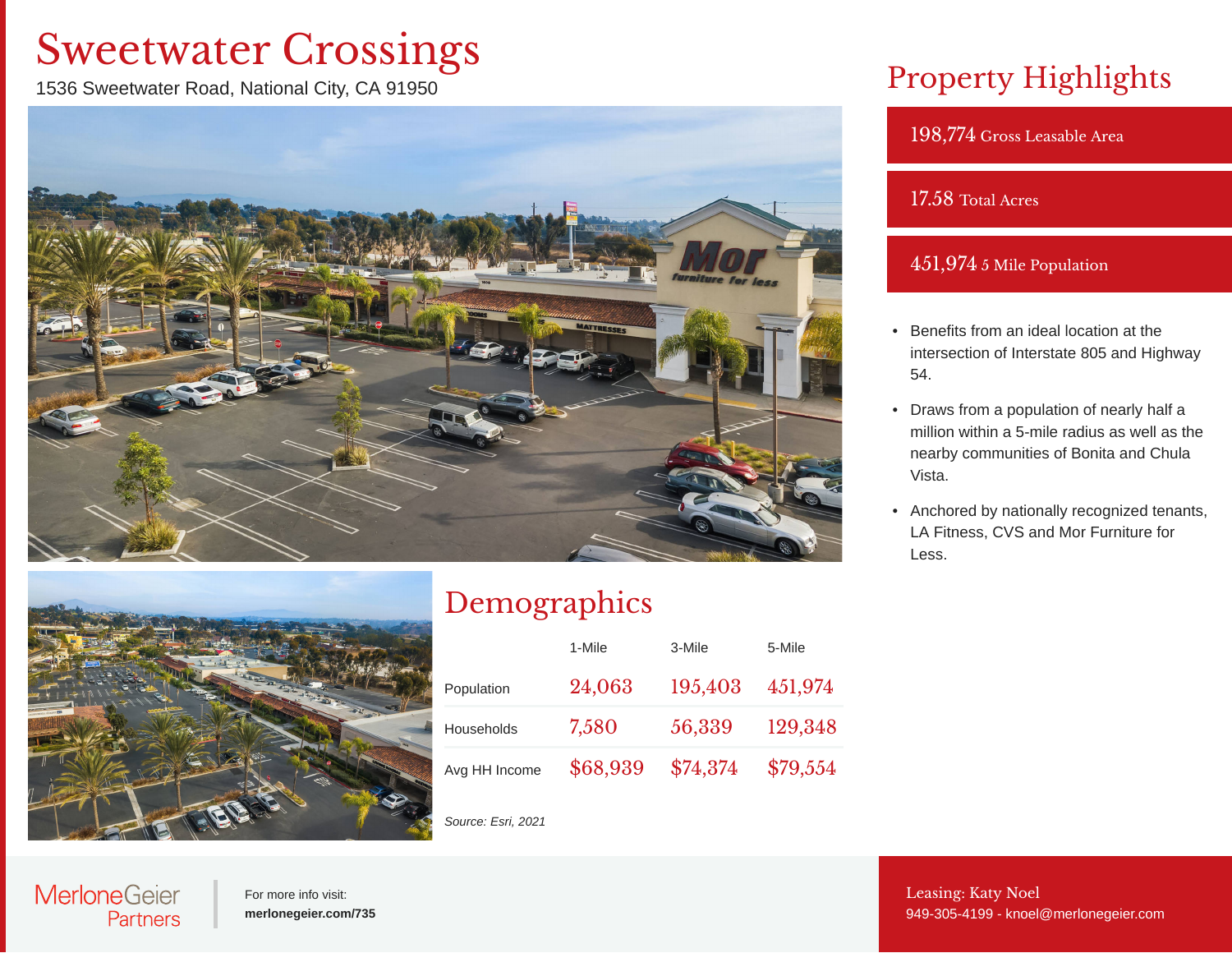# Sweetwater Crossings

1536 Sweetwater Road, National City, CA 91950



#### **MerloneGeier** Partners

For more info visit: **[merlonegeier.com/735](http://merlonegeier.com/735)** Leasing: Katy Noel [949-305-4199](tel:949-305-4199)- [knoel@merlonegeier.com](mailto:knoel@merlonegeier.com)